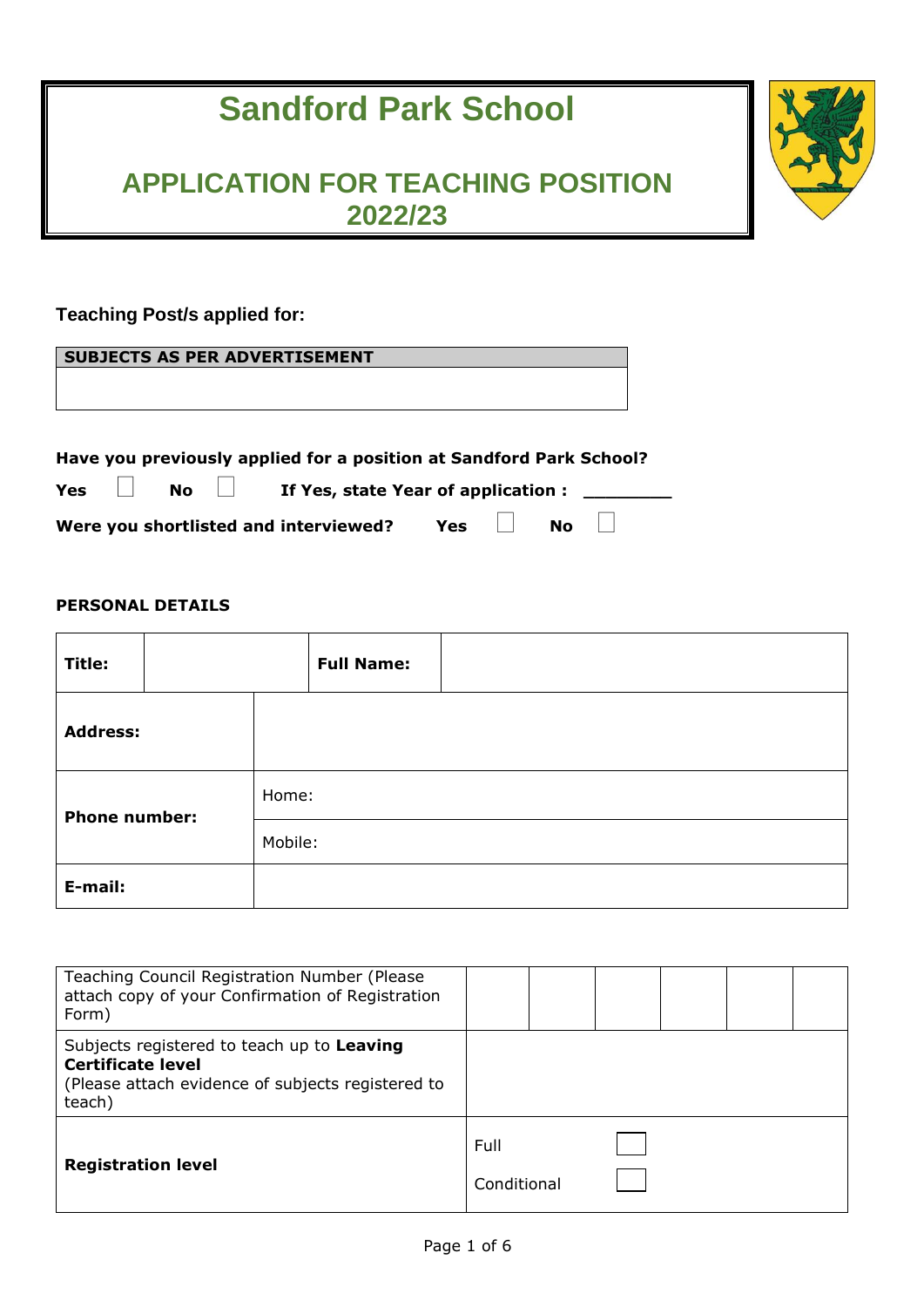#### **1. EDUCATION**

#### **Secondary Education**

Please enter the information regarding Leaving Certificate or equivalent examination:

| School:       | <b>Year of Completion:</b> |       |
|---------------|----------------------------|-------|
|               |                            |       |
| Subject taken | <b>Level</b>               | Grade |
|               |                            |       |
|               |                            |       |
|               |                            |       |
|               |                            |       |
|               |                            |       |
|               |                            |       |
|               |                            |       |

#### **Primary Degree**

| University/Institute/College:                        |                       |  |                             |  |  |
|------------------------------------------------------|-----------------------|--|-----------------------------|--|--|
| Degree Title: e.g. B. Arts,<br><b>B.</b> Science etc |                       |  |                             |  |  |
| <b>Award/Grade:</b><br>(Hons/Pass)                   | <b>Year of Entry:</b> |  | <b>Year Qualified:</b>      |  |  |
| 1 <sup>st</sup> Year Subjects:                       |                       |  | <b>Final Year Subjects:</b> |  |  |
|                                                      |                       |  |                             |  |  |

#### **PGDE/ PME / Equivalent (Teaching qualification)**

| <b>Awarding Body:</b>                          |                          |                    |  |  |  |  |
|------------------------------------------------|--------------------------|--------------------|--|--|--|--|
| <b>Teaching Practice Grade</b><br>(Mandatory): | <b>Length of Course:</b> | Grade (Hons/Pass): |  |  |  |  |
|                                                | <b>Year of Award:</b>    |                    |  |  |  |  |

### **Masters Degree (if applicable)**

| <b>Awarding Body:</b> |                          |                    |  |  |  |
|-----------------------|--------------------------|--------------------|--|--|--|
| <b>Subjects:</b>      | <b>Length of Course:</b> | Grade (Hons/Pass): |  |  |  |
|                       | <b>Year of Award:</b>    |                    |  |  |  |

#### **Other qualifications**

| University/Institute/College:      |                       |                        |  |  |
|------------------------------------|-----------------------|------------------------|--|--|
| Title (Degree/Diploma etc.)        |                       |                        |  |  |
| <b>Award/Grade:</b><br>(Hons/Pass) | <b>Year of Entry:</b> | <b>Year Qualified:</b> |  |  |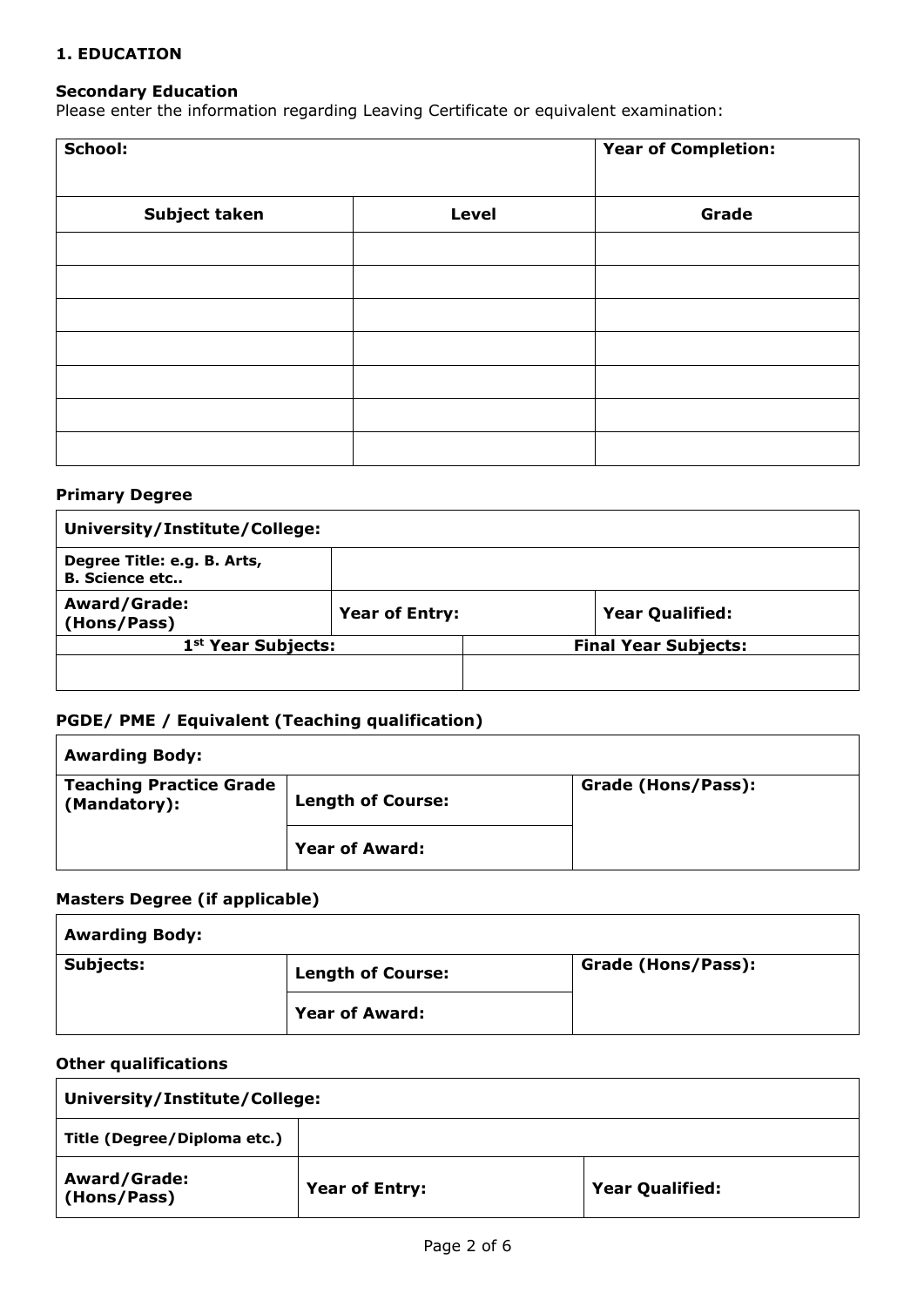## **2. TEACHING EXPERIENCE** (Please list most recent employment first)

| <b>SCHOOL (Name &amp; Address)</b> | <b>Status</b><br>(e.g. PWT,<br>CID, RPT) | <b>Teaching</b><br>commitment<br>(Hours per<br>week) | <b>FROM</b><br>(dd/mm/yy) | то<br>(dd/mm/yy) |
|------------------------------------|------------------------------------------|------------------------------------------------------|---------------------------|------------------|
|                                    |                                          |                                                      |                           |                  |
|                                    |                                          |                                                      |                           |                  |
|                                    |                                          |                                                      |                           |                  |
|                                    |                                          |                                                      |                           |                  |

# **3. SUBJECTS AND LEVELS TAUGHT** (please tick appropriate columns  $\checkmark$ )

| <b>SUBJECT</b> | Leaving<br>Cert |   | <b>TY</b> | <b>Junior<br/>Cycle</b> | <b>Other</b> |
|----------------|-----------------|---|-----------|-------------------------|--------------|
|                | Н               | O |           |                         |              |
|                |                 |   |           |                         |              |
|                |                 |   |           |                         |              |
|                |                 |   |           |                         |              |
|                |                 |   |           |                         |              |

## **4. REMOTE TEACHING AND LEARNING**

#### **Please outline your experience of remote teaching and learning to date.**

Please use bullet points

**5. CO-CURRICULAR EXPERIENCE** Please outline any co-curricular and/or extra-curricular involvement you have had while working in a school.

| <b>SCHOOL</b> | <b>Nature of Activities / Role</b> | <b>FROM</b> | то<br>$(dd/mm/yy)$ $(dd/mm/yy)$ |
|---------------|------------------------------------|-------------|---------------------------------|
|               |                                    |             |                                 |
|               |                                    |             |                                 |
|               |                                    |             |                                 |
|               |                                    |             |                                 |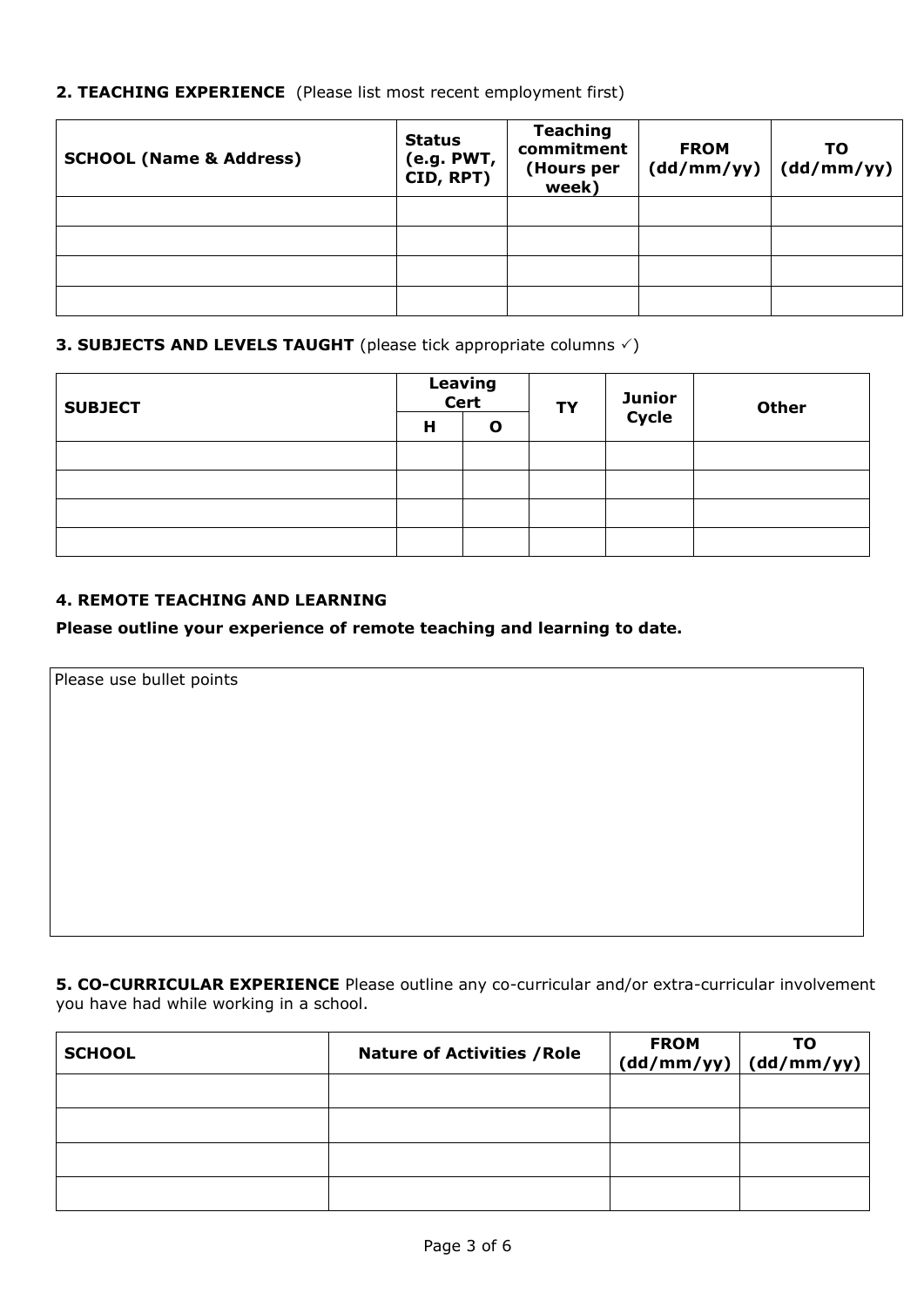# **6. AREAS OF RESPONSIBILITY IN SCHOOL: COORDINATION, PLANNING etc.**

Please use bullet points and indicate dates – from / to

# **7. CONTINUOUS PROFESSIONAL DEVELOPMENT**

| <b>Name of Course</b> | FROM<br>(dd/mm/yy) | ΤO<br>(dd/mm/yy) |
|-----------------------|--------------------|------------------|
|                       |                    |                  |
|                       |                    |                  |
|                       |                    |                  |
|                       |                    |                  |

# **8. STATE EXAMINATIONS COMMISSION (SEC) EXPERIENCE**

| <b>Name &amp; Level of Exam corrected</b> | Year |
|-------------------------------------------|------|
|                                           |      |
|                                           |      |
|                                           |      |

# **9. DETAILS OF EXTRA CURRICULAR ACTIVITIES/INTERESTS OUTSIDE OF SCHOOL**

Please use bullet points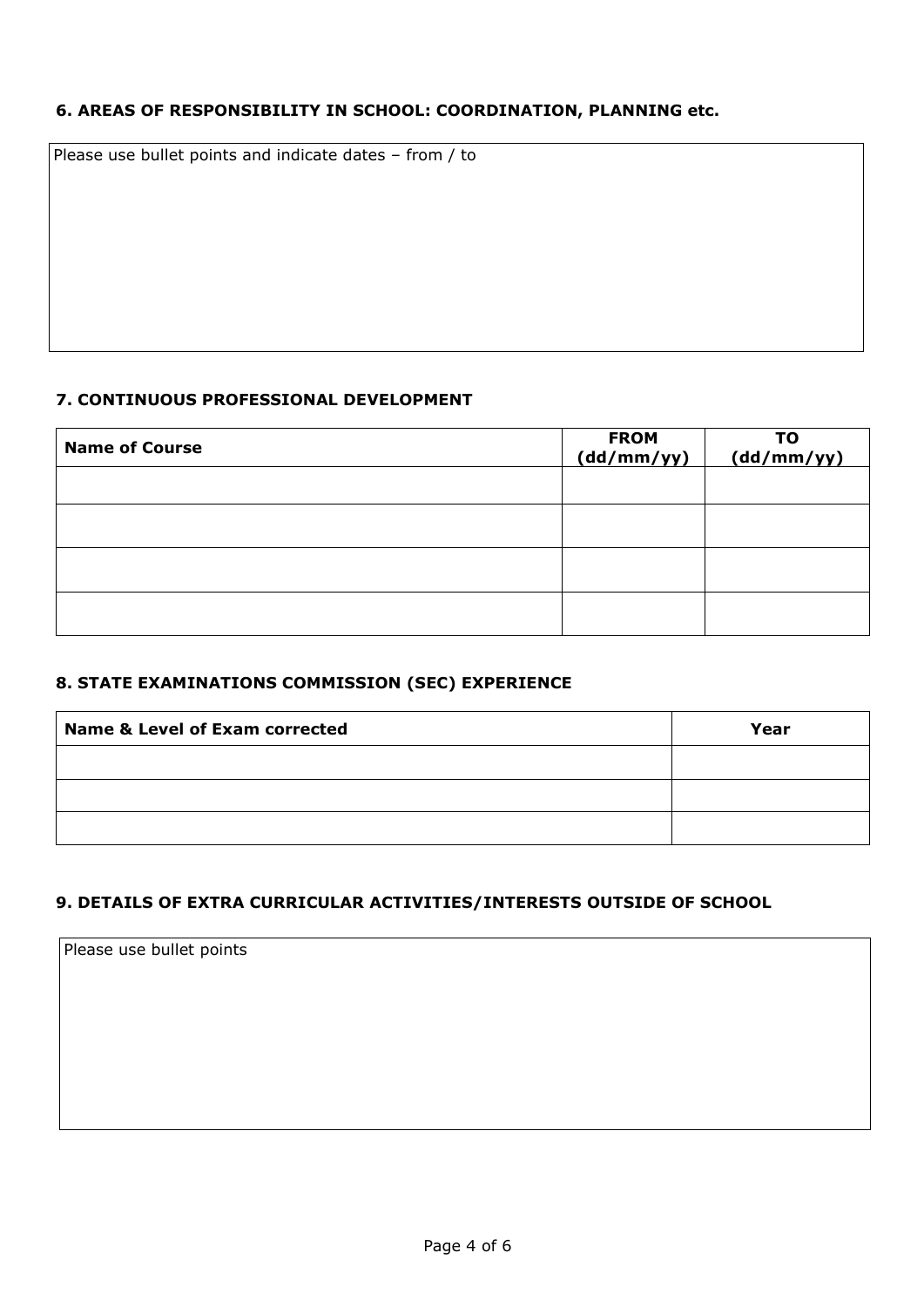#### **10. OTHER WORK EXPERIENCE**

| <b>EMPLOYER</b> | <b>FROM</b> | то<br>$(dd/mm/yy)$ $(dd/mm/yy)$ | <b>Nature of Employment</b> |
|-----------------|-------------|---------------------------------|-----------------------------|
|                 |             |                                 |                             |
|                 |             |                                 |                             |
|                 |             |                                 |                             |

#### **11. ADDITIONAL INFORMATION**

#### **12. REFERENCES**

Please supply the names and addresses of two referees with whom you have worked in a professional capacity and who may be contacted.

| Name:           | Position/<br>Job Title |     |  |
|-----------------|------------------------|-----|--|
| <b>Address:</b> | Tel.                   | (W) |  |
|                 |                        | (M) |  |
| <b>Email</b>    |                        |     |  |

| Name:           | <b>Position/<br/>Job Title</b> |     |  |
|-----------------|--------------------------------|-----|--|
| <b>Address:</b> | Tel.                           | (W) |  |
|                 |                                | (M) |  |
| <b>Email</b>    |                                |     |  |